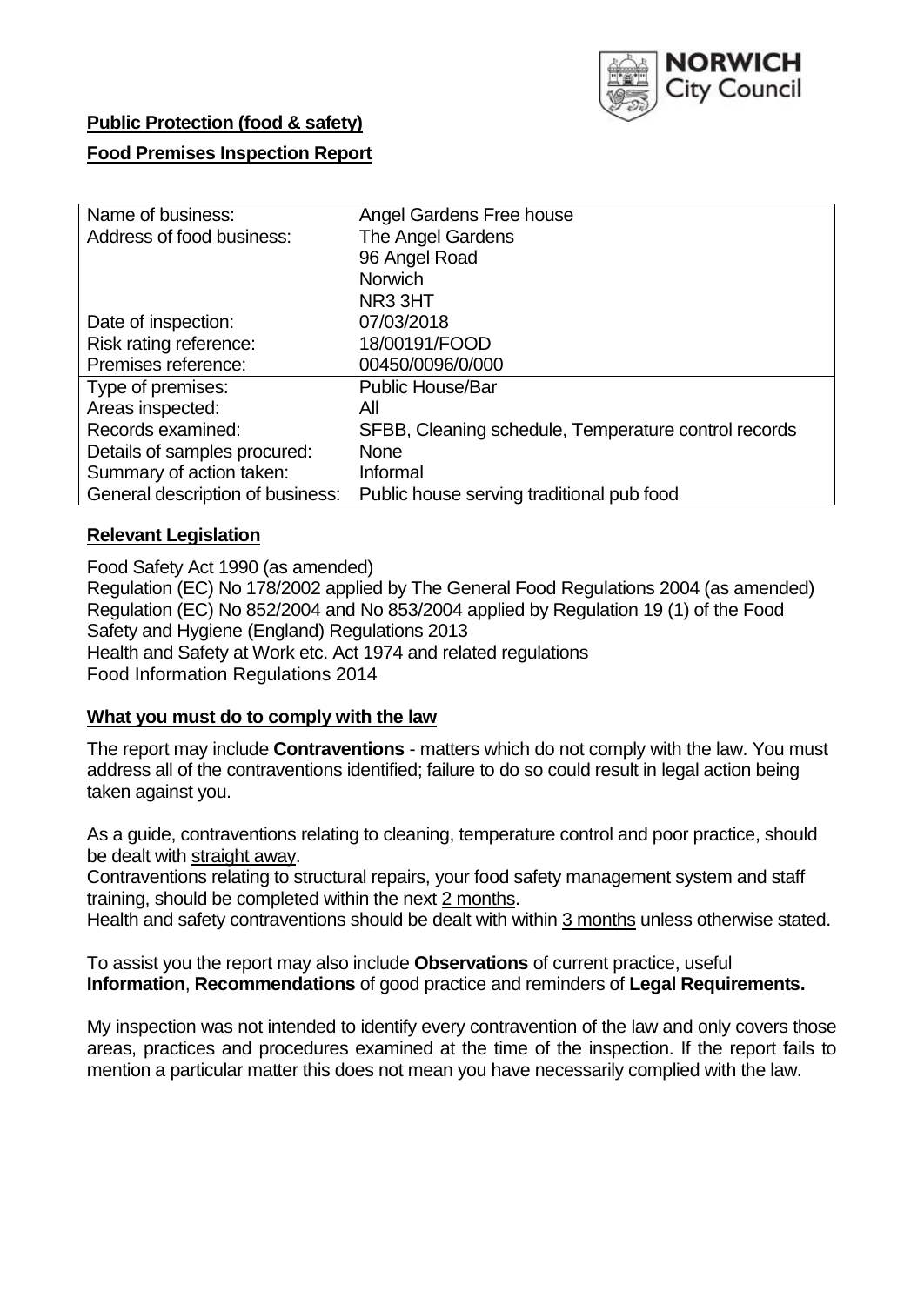# **FOOD SAFETY**

### **How we calculate your Food Hygiene Rating:**

The food safety section has been divided into the three areas which you are scored against for the hygiene rating: 1. food hygiene and safety procedures, 2. structural requirements and 3. confidence in management/control procedures. Each section begins with a summary of what was observed and the score you have been given. Details of how these scores combine to produce your overall food hygiene rating are shown in the table.

| <b>Compliance Area</b>                     |                         |                  |           | <b>You Score</b> |                |    |           |    |                |  |  |
|--------------------------------------------|-------------------------|------------------|-----------|------------------|----------------|----|-----------|----|----------------|--|--|
| Food Hygiene and Safety                    |                         |                  |           | $\Omega$         | 5              | 10 | 15        | 20 | 25             |  |  |
| <b>Structure and Cleaning</b>              |                         |                  | $\Omega$  | 5                | 10             | 15 | 20        | 25 |                |  |  |
| Confidence in management & control systems |                         |                  | $\bf{0}$  | 5.               | 10             | 15 | 20        | 30 |                |  |  |
|                                            |                         |                  |           |                  |                |    |           |    |                |  |  |
| <b>Your Total score</b>                    | $0 - 15$                | 20               | $25 - 30$ |                  | $35 - 40$      |    | $45 - 50$ |    | > 50           |  |  |
| <b>Your Worst score</b>                    | $\overline{\mathbf{5}}$ | 10 <sup>10</sup> | 10        |                  | 15             |    | 20        |    | $\blacksquare$ |  |  |
|                                            |                         |                  |           |                  |                |    |           |    |                |  |  |
| <b>Your Rating is</b>                      | 5                       | 4                | 3         |                  | $\overline{2}$ |    |           |    | $\overline{0}$ |  |  |

Your Food Hygiene Rating is 5 - a very good standard



# **1. Food Hygiene and Safety**

Food hygiene standards are high. You demonstrated a very good standard of compliance with legal requirements. You have safe food handling practices and procedures and all the necessary control measures to prevent cross-contamination are in place. Some minor contraventions require your attention. **(Score 5)**

## Contamination risks

**Observation** I was pleased you could demonstrate effective E.coli 0157 control through the complete separation of raw and ready-to-eat food, the correct use of wash-hand basins and thorough hand-washing, having dedicated equipment for raw and ready-to-eat foods, through 2-stage cleaning and the correct use of sanitisers, and also by controlling the risks posed by earth soiled vegetables.

## **2. Structure and Cleaning**

The structure facilities and standard of cleaning and maintenance are all of a good standard and only minor repairs and/or improvements are required. Pest control and waste disposal provisions are adequate. The minor contraventions require your attention. **(Score 5)**

## Cleaning of Structure